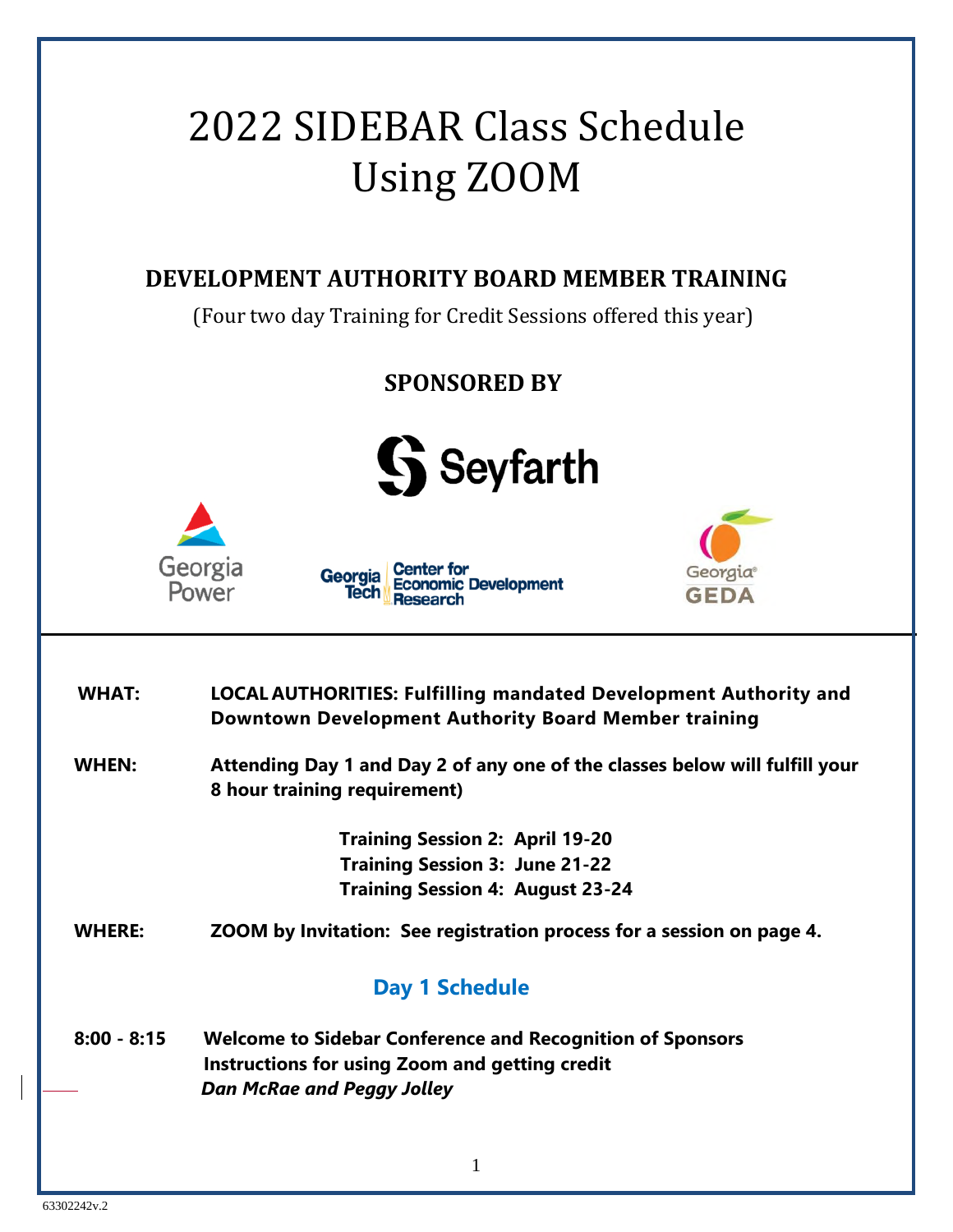| $8:15 - 8:35$ | The Economic Development Community in Georgia<br>Kevin Shea, President, Georgia Economic Developers Association                                                                                                          |
|---------------|--------------------------------------------------------------------------------------------------------------------------------------------------------------------------------------------------------------------------|
| $8:35 - 9:45$ | <b>Development Authorities and Economic Development</b><br>Why we have them, What you can and can't do<br><b>Dan McRae, Seyfarth Shaw</b>                                                                                |
| $9:45-10:45$  | <b>Integrating Fiscal Impact into Your Economic Development</b><br><b>Strategy and GASB 77 Reporting</b><br>Alfie Meek, Senior Economist and Director of the Center for Economic<br><b>Development Research, GA Tech</b> |
| 10:45-11:50   | <b>How To Carry Out Big Projects</b><br>Shane Short, Executive Director, Development Authority of Walton County &<br>Serra Hall, Executive Director Newton County Industrial Development Authority                       |
| 11:50-12:20   | <b>Georgia Small Business Credit Initiative And Georgia Agribusiness</b><br>and Rural Jobs Act Program<br><b>Holly Hunt, Program Manager, DCA Community Finance Division Affairs</b>                                     |

### **End of Day 1**

**Note: Development Authority Board Members and Downtown Development Authority Board Members will fulfill credit for State mandated training requirements for the hours attended.**

**If you are not attending Day 2, please send your signed time sheet (pg 5) to Jeanette Clay at jclay@seyfarth.com**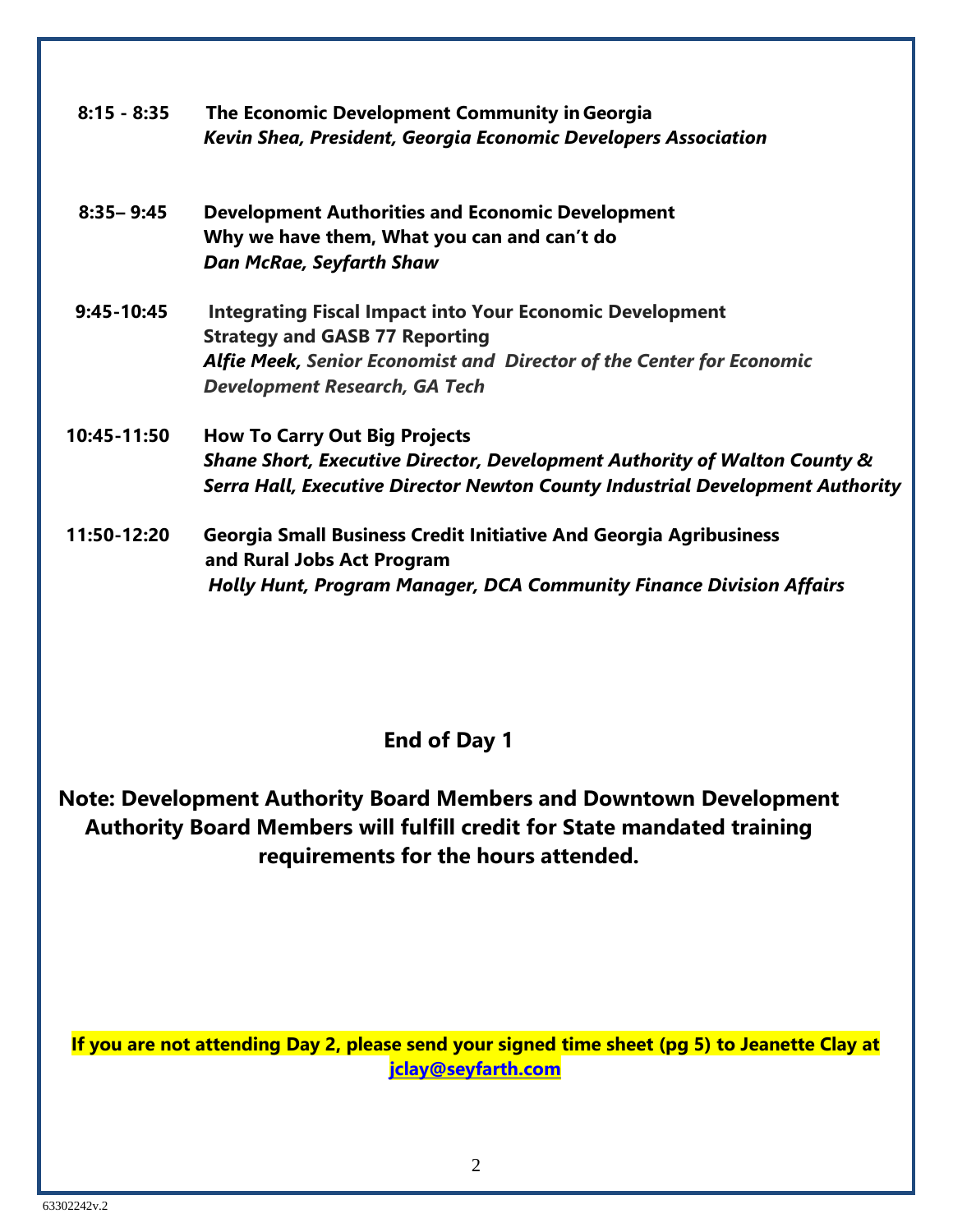# **Day 2 Schedule**

| $8:00 - 8:05$  | <b>Welcome to Sidebar Conference and Recognition of Sponsors</b><br>Instructions for using Zoom and getting credit<br><b>Dan McRae and Peggy Jolley</b>                                                                                  |
|----------------|------------------------------------------------------------------------------------------------------------------------------------------------------------------------------------------------------------------------------------------|
| $8:05 - 8:50$  | <b>Hot Issues for Development Authorities:</b><br><b>Joint Development Authorities and Regional Industrial Development</b><br><b>Authorities</b><br>The Emerging "But For Test", and "New Compliance Issues"<br>Dan McRae, Seyfarth Shaw |
| $8:50 - 9:30$  | <b>Why Balanced Growth Matters</b><br>Jim Lovett, Region Project Manager, Georgia Power Company                                                                                                                                          |
| $9:30 - 10:00$ | <b>Financing Economic Development in Rural Georgia</b><br><b>Gina Webb, One GA Director, Department of Community Affairs</b>                                                                                                             |
| 10:00-10:45    | Legislative Briefing: What's Happening Regarding Economic Development<br>at the Capital?<br><b>Jeff Hamling, Principal, Cornerstone</b>                                                                                                  |
| 10:45-12:00    | <b>Open Meetings, Open Records / Ethics, Liabilities</b><br><b>Kevin Brown, Seyfarth Shaw</b>                                                                                                                                            |

## **End of Day 2**

| For credit, please sign and send your time sheets (pg 5) found on the last page to                                                              |
|-------------------------------------------------------------------------------------------------------------------------------------------------|
| jclay@seyfarth.com                                                                                                                              |
| Note: Development Authority and Downtown Development Authority Board Members<br>will fulfill credit for training requirements.                  |
| <b>PROGRAM MATERIALS: will be available following the class at www.danmcrae.com</b><br>(on White Papers page under "Sidebar Program Materials") |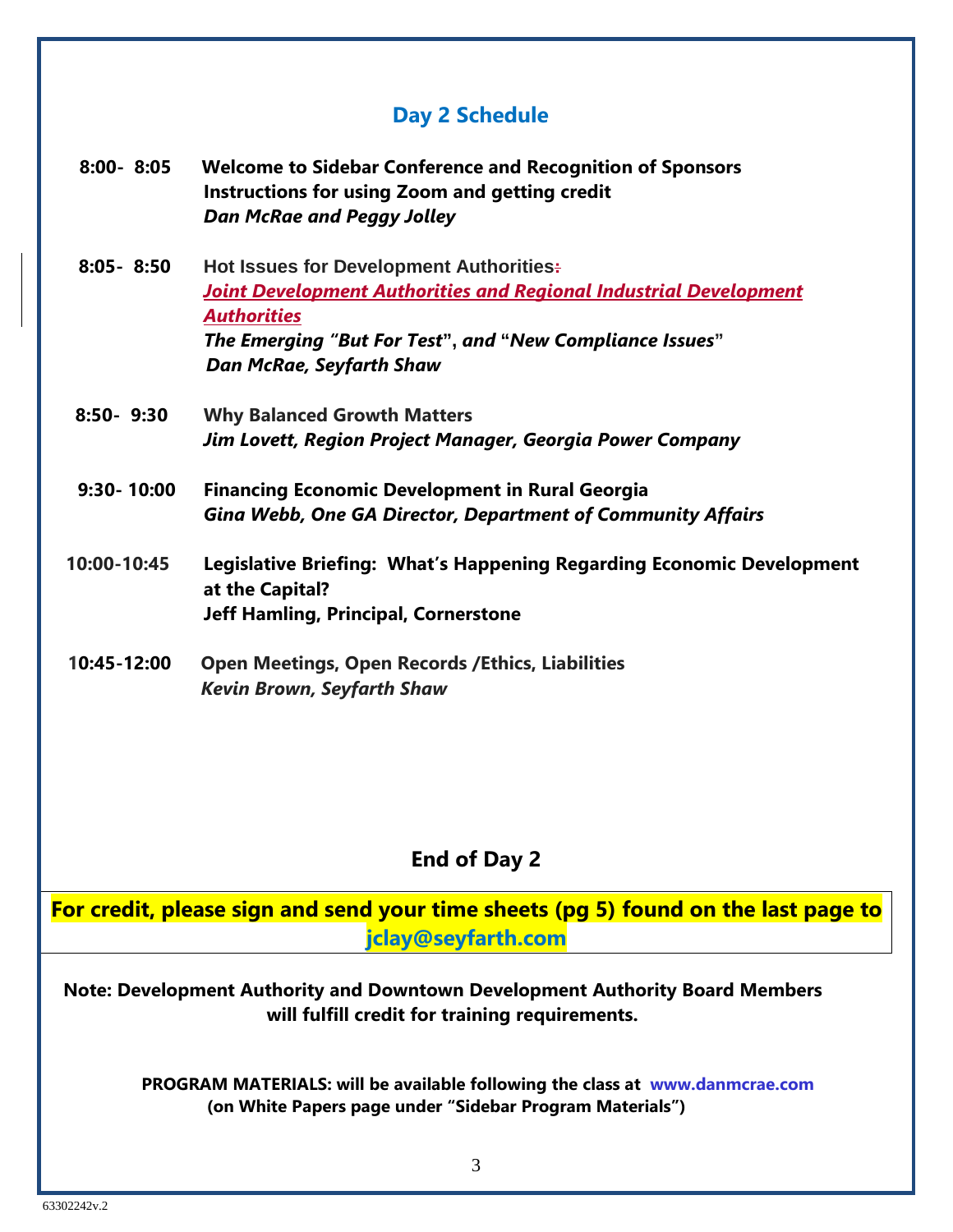#### **REGISTRATION**:

#### **There is no cost to attend but registration is required. Seating is limited.**

Please send your request to join the class and which session(s) to **jclay@seyfarth.com**

She will respond that a place has been reserved for you.

Please cancel if you cannot join in as we have limited slots and others wanting to register.

 **We will send to you the link and password to join in. Due to class size limits, only those invited to join by this email will be allowed in. Please do not share your invitation with others.** 

#### **Requirements to Get Credit for this class:**

- $\triangleright$  You will be required to submit a Sign In and Sign Out Time Sheet which you need to fill in and initial following the Sessions(s) you attend and return to **jclay@seyfarth.com**
- **Also, your computer video will need to be turned** on as we will be monitoring attendance throughout the entire class sessions to assure you have attended. Absences of longer than 20 minutes will result in you being timed out of the class. There is no cost to attend, but registration is required and seating is limited.

#### **FOR INFORMATION OTHER THAN REGISTRATION, CLASS CONTACT PEGGY PEGGYJOLLEY@LIVEOAKCONCEPTS.COM OR 912 429-2000**

### **PLEASE SEND THE FILLED OUT TIME SHEET ATTACHED BELOW FOLLOWING YOUR LAST CLASS**

#### **Atlanta Boston Chicago Houston Los Angeles New York Sacramento San Francisco Shanghai Australia Washington, D.C. London**

*General note:* This document is a quick-reference guide for economic developers, participants in the real estate and financial industries, and company and public body directors, executives and managers and their advisors. The information in this document is general in nature. Various points that could be important in a particular case have been condensed or omitted in the interest of read ability. Specific professional advice should be obtained before this information is applied to any particular case. Any tax information or written tax advice contained herein (including any attachments) is not intended to be and cannot be used by any taxpayer for the purpose of avoiding tax penalties that may be imposed on the taxpayer. (The foregoing legend has been affixed pursuant to U.S. Treasury Regulations governing tax practice.)